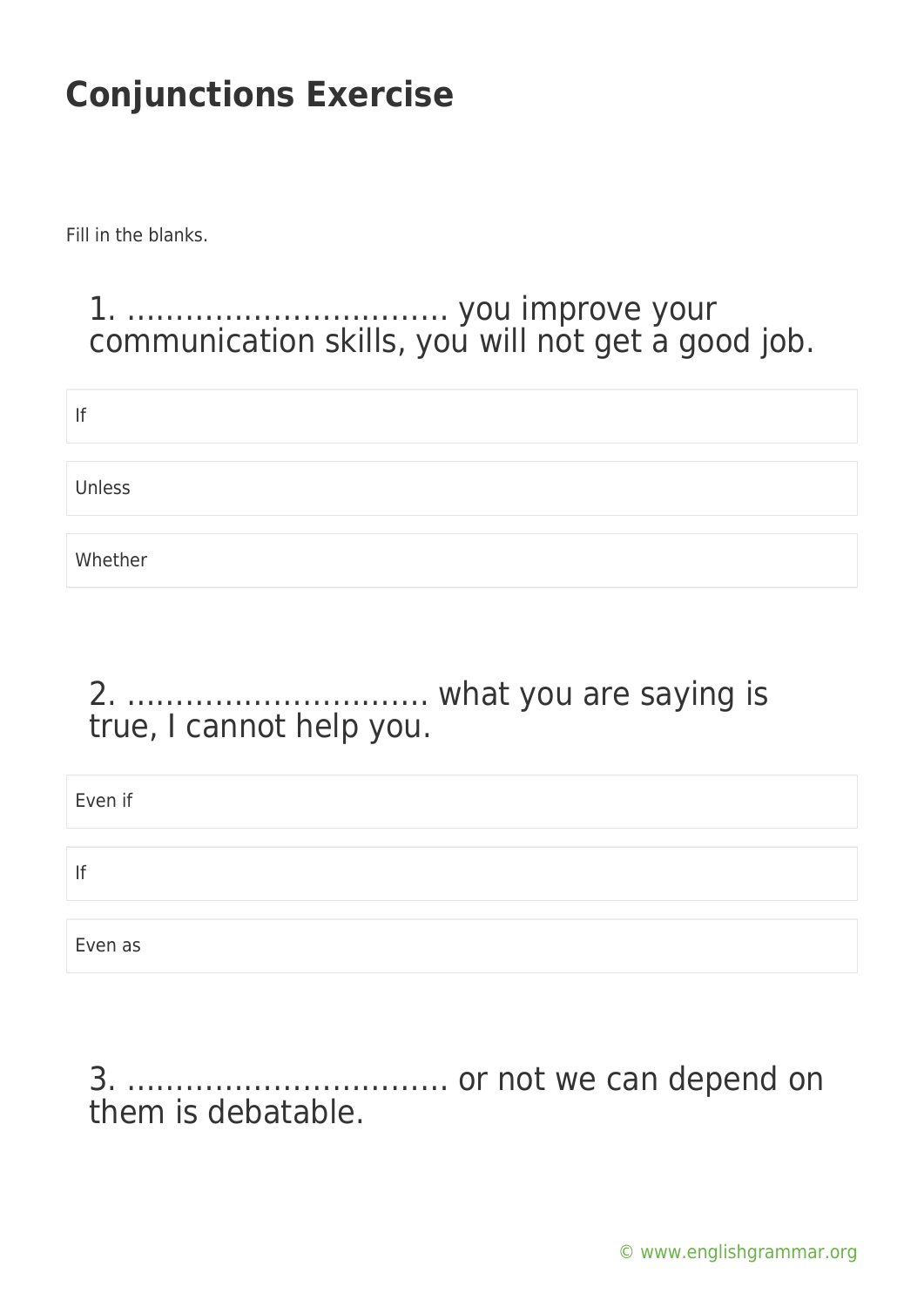| Whether |  |  |  |
|---------|--|--|--|
|         |  |  |  |
| Weather |  |  |  |
|         |  |  |  |
| If      |  |  |  |

#### 4. A lot of things changed ………………………… we were away.

while

as

before

### 5. I will take care of you …………………………… you obey me.

Please select 2 correct answers

as long as

[© www.englishgrammar.org](https://www.englishgrammar.org/)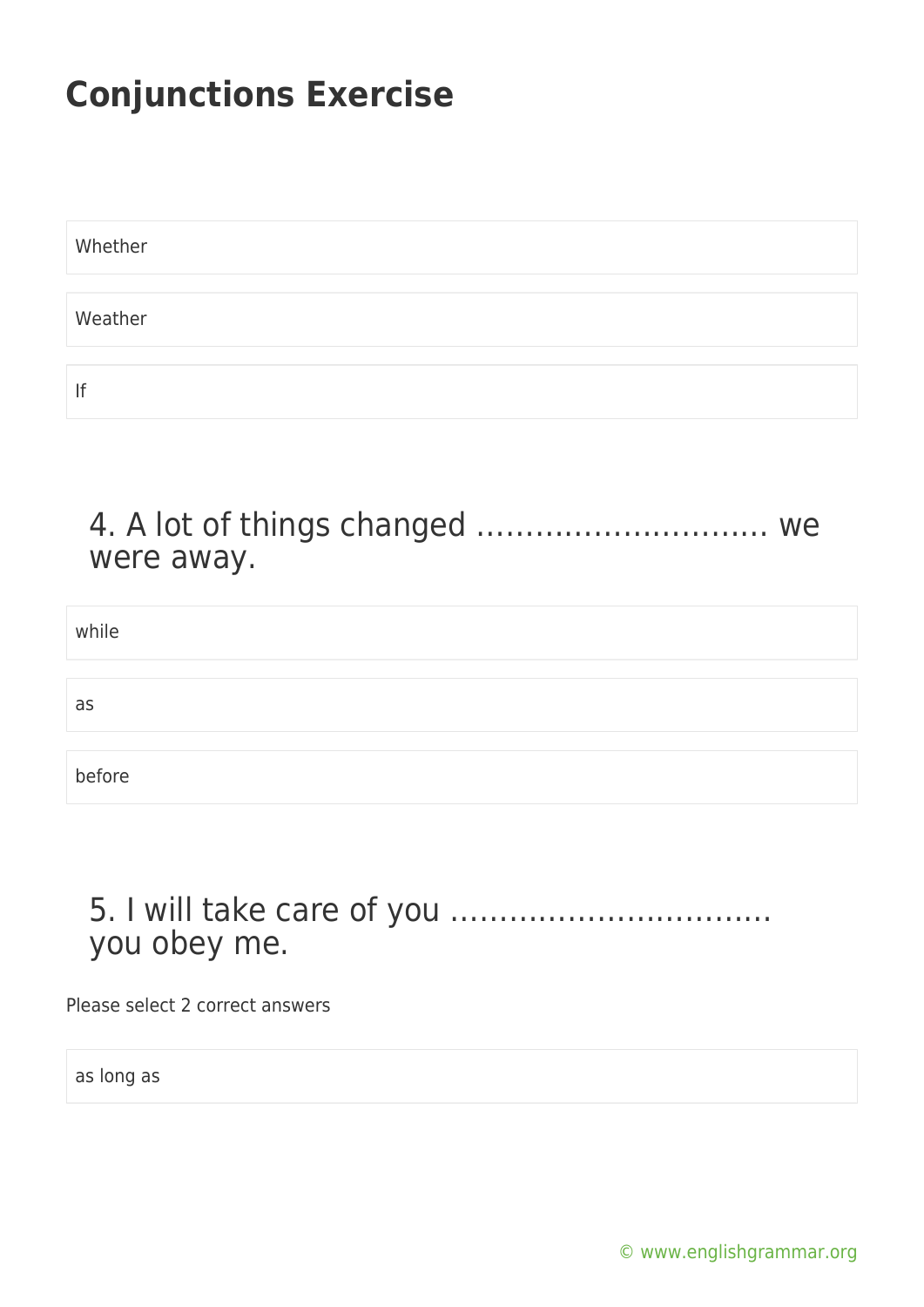as far as

provided that

## 6. I trusted him …………………………….. his behavior was suspicious.

even as

although

because

#### 7. I could not attend the meeting …………………………… I was ill.

because

so

hence

[© www.englishgrammar.org](https://www.englishgrammar.org/)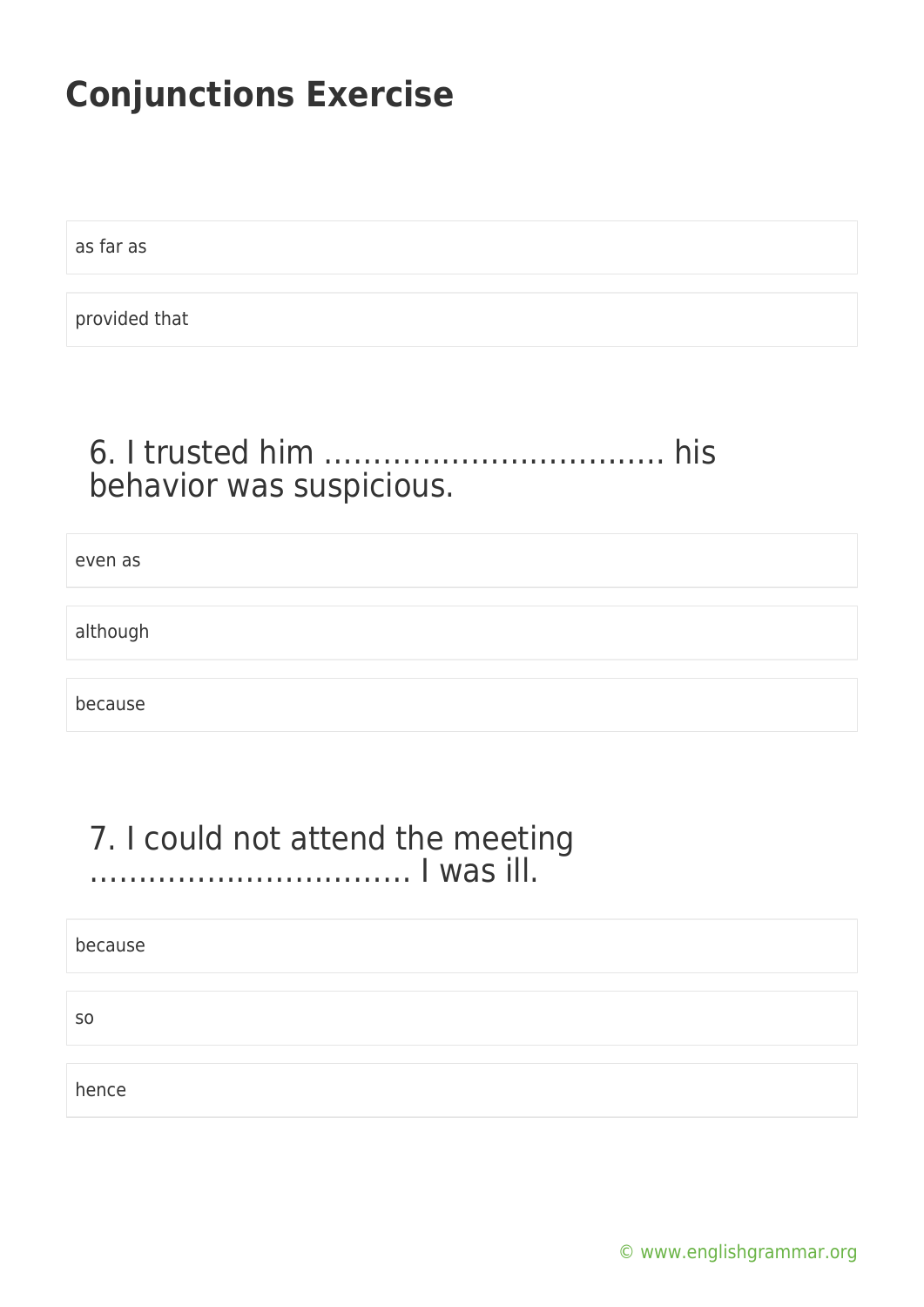8. …………………………. he was innocent, he could not prove it.

| Though |  |
|--------|--|
|        |  |
| lf     |  |
|        |  |
| As     |  |

### 9. ……………………………… she had received medical attention, she would not have died.

| If     |  |
|--------|--|
|        |  |
| As     |  |
|        |  |
| Unless |  |

## 10. ……………………….. it was a rainy day, we cancelled the trip.

As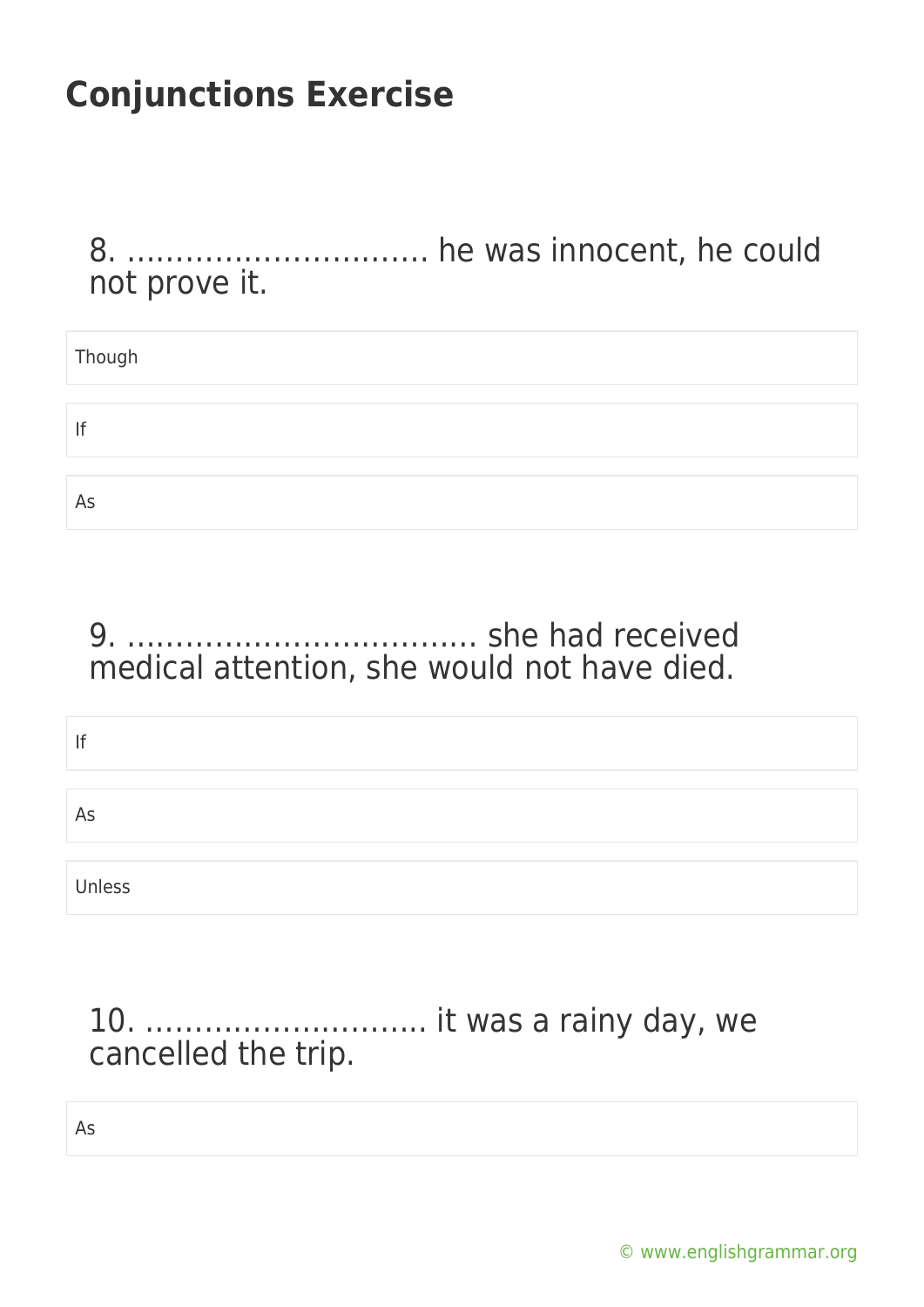Though So

#### 11. The journey was …………………………… difficult that we lost the will to continue.

so

such

### 12. It was ……………………………… a difficult journey that we couldn't continue it.

so

such

#### Answers

Unless you improve your communication skills, you will not get a good job.